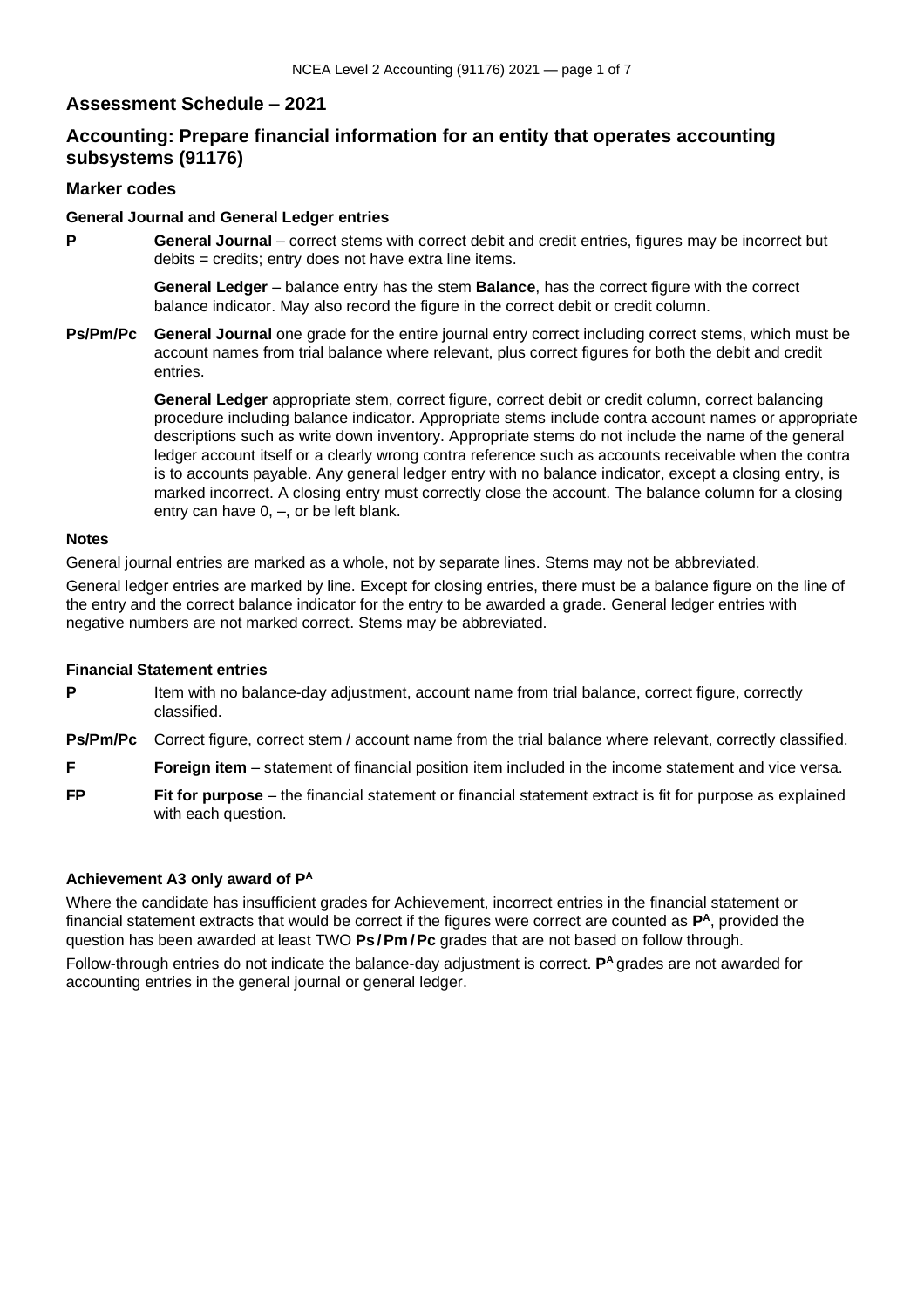# **Question One**

*Note: Words in brackets are not required*.

(a)

| $\cdot$ $\cdot$  |          |        |        |                |
|------------------|----------|--------|--------|----------------|
| 31/03/21 Capital |          | 36 400 |        | P <sub>C</sub> |
|                  | Drawings |        | 36 400 |                |

| 31/03/21   Catering fees     | 7 000 |       | Ps |
|------------------------------|-------|-------|----|
| Income (received) in advance |       | 7 000 |    |

(b)

| Electricity - café |                  |     |         |         |    |           |  |
|--------------------|------------------|-----|---------|---------|----|-----------|--|
| 31/03/21           | Balance          |     |         | 5 4 0 0 | Dr | $P^*$     |  |
|                    | Accounts payable | 500 |         | 5 9 0 0 | Dr | <b>Pc</b> |  |
|                    | Income summary   |     | 5 9 0 0 |         |    | Pm        |  |

**P\*** Balance grade is not awarded if the account has additional line items.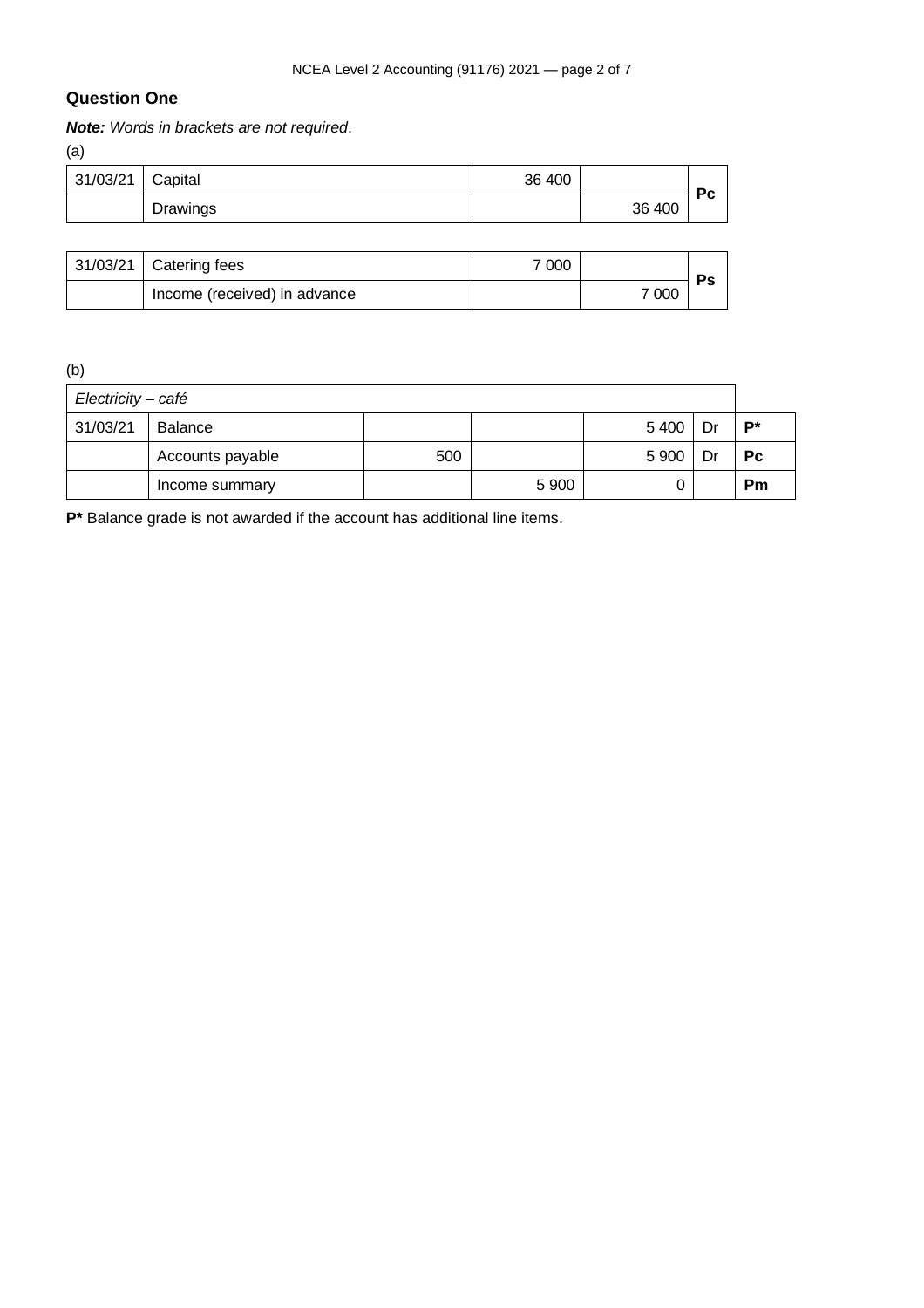| Bakehome Income Statement for the year ended 31 March 2021 |         |         |         |           |  |  |  |
|------------------------------------------------------------|---------|---------|---------|-----------|--|--|--|
| (Revenue)                                                  |         |         |         |           |  |  |  |
| Sales                                                      |         | 168 700 |         | P         |  |  |  |
| Less Cost of goods sold^                                   |         | 62 800  |         | Pm        |  |  |  |
| Gross profit                                               |         |         | 105 900 |           |  |  |  |
| Other income                                               |         |         |         |           |  |  |  |
| Catering fees#                                             |         | 29 100  |         | Ps        |  |  |  |
| Gain on sale catering equipment                            |         | 200     | 29 300  | P         |  |  |  |
|                                                            |         |         | 135 200 |           |  |  |  |
| (Less expenses)                                            |         |         |         |           |  |  |  |
| <b>Catering and café costs</b>                             |         |         |         |           |  |  |  |
| Catering expenses*                                         | 17 200  |         |         | P         |  |  |  |
| Electricity - café                                         | 5 9 0 0 |         |         | Pc        |  |  |  |
| Phone and internet                                         | 4 0 0 0 |         |         | <b>Pm</b> |  |  |  |
| Rent - café                                                | 36 800  |         |         | Pcf       |  |  |  |
| Wages                                                      | 35 200  |         |         | P         |  |  |  |
| Website expense                                            | 12 400  |         |         | P         |  |  |  |
| Depreciation - catering equipment                          | 10 500  |         |         | Ps        |  |  |  |
| Depreciation - delivery van                                | 5 0 0 0 | 127 000 |         | Pc        |  |  |  |
| <b>Administrative expenses</b>                             |         |         |         |           |  |  |  |
| Accountancy fees                                           | 10 900  |         |         | P         |  |  |  |
| <b>Bad debts</b>                                           | 600     |         |         | Ρ         |  |  |  |
| Phone and internet                                         | 1 0 0 0 |         |         | <b>Pm</b> |  |  |  |
| Doubtful debts                                             | 300     | 12 800  |         | Pc        |  |  |  |
| <b>Finance Costs</b>                                       |         |         |         |           |  |  |  |
| Interest expense                                           | 2700    | 2700    |         | Pc        |  |  |  |
| (Total expenses)                                           |         |         | 142 500 |           |  |  |  |
| Loss for the year                                          |         |         | (7300)  | Pfp       |  |  |  |

#### **Pfp** Fit for purpose.

Appropriate stem for the loss, calculated using the correct process. The loss may or may not be written as a negative number if it has loss in the stem, the stem profit for the year with a clearly negative number is also acceptable for the loss.

Income statement must not include misclassified items except as provided for catering fees and catering expenses.

Income statement must have no more than two missing items. Note that cost of goods sold 62 200 with no separate 'write down of inventory 600' counts as one missing item.

#### **Notes:**

^ Can be separated into cost of goods sold 62 200 plus write-down inventory 600 for ONE **Pm** grade.

# Catering fees included with sales is acceptable but must be shown separately.

\* Catering expenses included with cost of goods sold is acceptable but must be shown separately.

(c)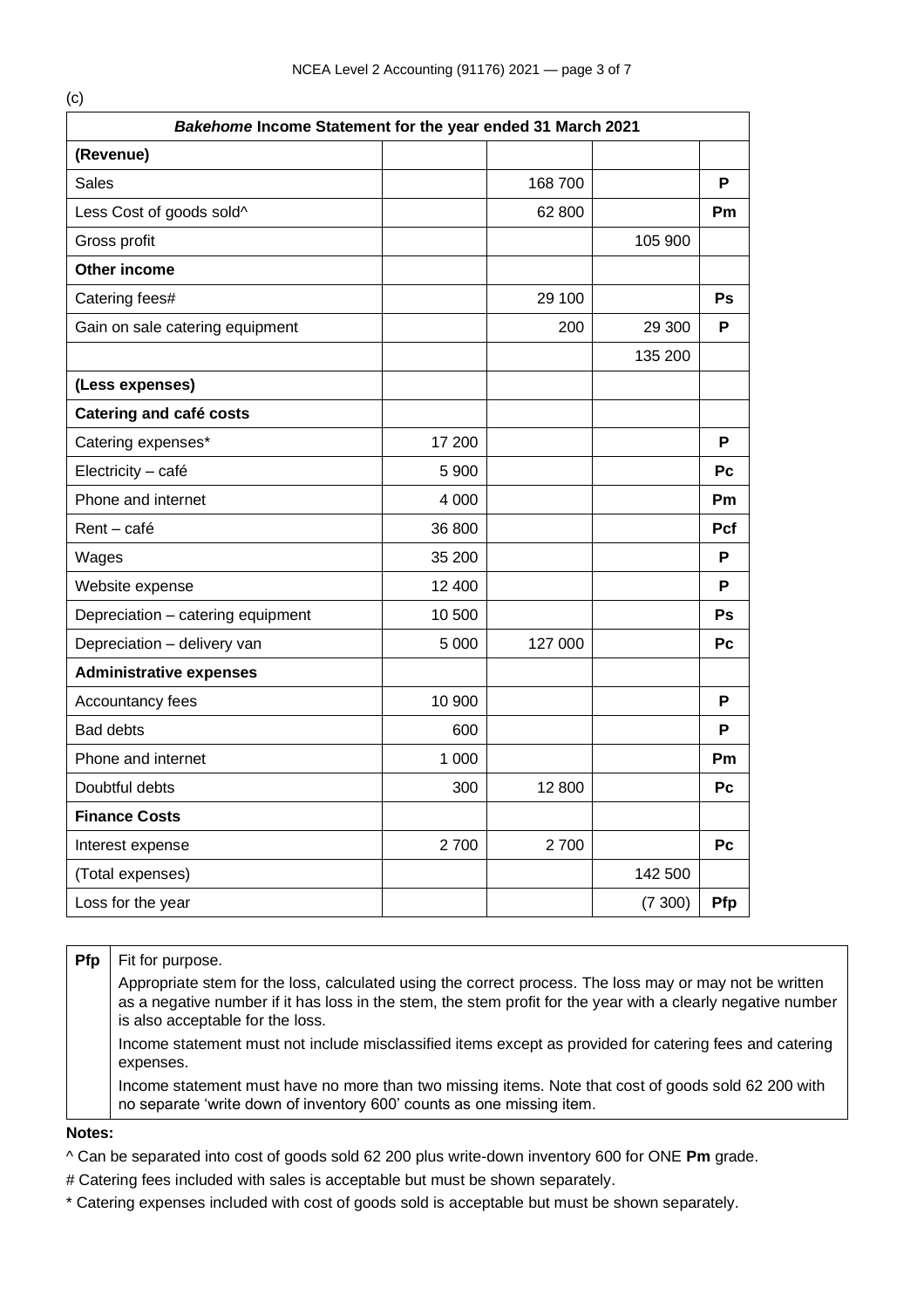## NCEA Level 2 Accounting (91176) 2021 — page 4 of 7

Misclassified items can contribute to the **Ps/Pm /Pc** requirement for **P <sup>A</sup>** only if the correct figure is associated with the misclassified stem.

| N <sub>1</sub>                             | N <sub>2</sub>                           | А3                                     | A4                     | M <sub>5</sub>      | M <sub>6</sub>    | E7                       | E8                       |
|--------------------------------------------|------------------------------------------|----------------------------------------|------------------------|---------------------|-------------------|--------------------------|--------------------------|
| 6 grades<br>including <b>P<sup>A</sup></b> | grades<br>including <b>P<sup>A</sup></b> | 10 grades OR<br>2 Ps/m/c AND<br>$8P^A$ | 13 grades<br>Max 1 $F$ | 16 grades<br>Max 1F | 18 grades<br>No F | 20 grades<br>No F<br>Pfp | 22 grades<br>No F<br>Pfp |

**N0** = No response; no relevant evidence.

## **Question Two**

(a)

| 31/03/21 | Prepayment  | 3 2 0 0 |         |           |
|----------|-------------|---------|---------|-----------|
|          | Rent – café |         | 3 2 0 0 | <b>Pc</b> |

(b)

|          |                | <b>Bad debts</b> |     |     |    |           |
|----------|----------------|------------------|-----|-----|----|-----------|
| 31/03/21 | Balance        |                  |     | 600 | Dr | D*        |
|          | Income summary |                  | 600 |     |    | <b>Pm</b> |

| Allowance for doubtful debts |                |  |     |     |               |    |
|------------------------------|----------------|--|-----|-----|---------------|----|
| 31/03/21                     | Balance        |  |     | 100 | <u>ົ</u><br>◡ | D* |
|                              | Doubtful debts |  | 300 | 400 | r.,           | Pc |

**P\*** Balance grade is not awarded if the account has additional line items. In Allowance for Doubtful Debts, the P\* is not awarded if the account is closed off.

(c)

| <b>Accounts receivable</b><br>$\mathbf{1}$ |         |    |
|--------------------------------------------|---------|----|
| Accounts receivable                        | 8 0 0 0 |    |
| Allowance for doubtful debts               | (400)   | Рc |
|                                            | 7600    |    |

**Pfp**, linked to fit for purpose, awarded only if both of the following apply:

- the process is correct, includes only accounts receivable and allowance for doubtful debts subtracted (figures may be incorrect
- the 7 600 figure has no stem (note the 7 600 is not a total or a balance or accounts receivable).

<sup>(</sup>d)

| <b>Bakehome Statement of Financial Position (extract) as at 31 March 2021</b> |         |         |           |  |  |
|-------------------------------------------------------------------------------|---------|---------|-----------|--|--|
| <b>Current assets</b>                                                         |         |         |           |  |  |
| Accounts receivable                                                           | 7 600   |         | Pc#ft     |  |  |
| Inventory                                                                     | 7700    |         | <b>Pc</b> |  |  |
| <b>GST</b>                                                                    | 2 3 2 5 |         | <b>Pc</b> |  |  |
| Petty cash                                                                    | 200     |         | Р         |  |  |
| Prepayment                                                                    | 3 200   |         | Pc*ft     |  |  |
| (total current assets)                                                        |         | 21 0 25 | Pfp       |  |  |

**Pc#ft** – either correct figure or follow through only if **Pfp** awarded in (c).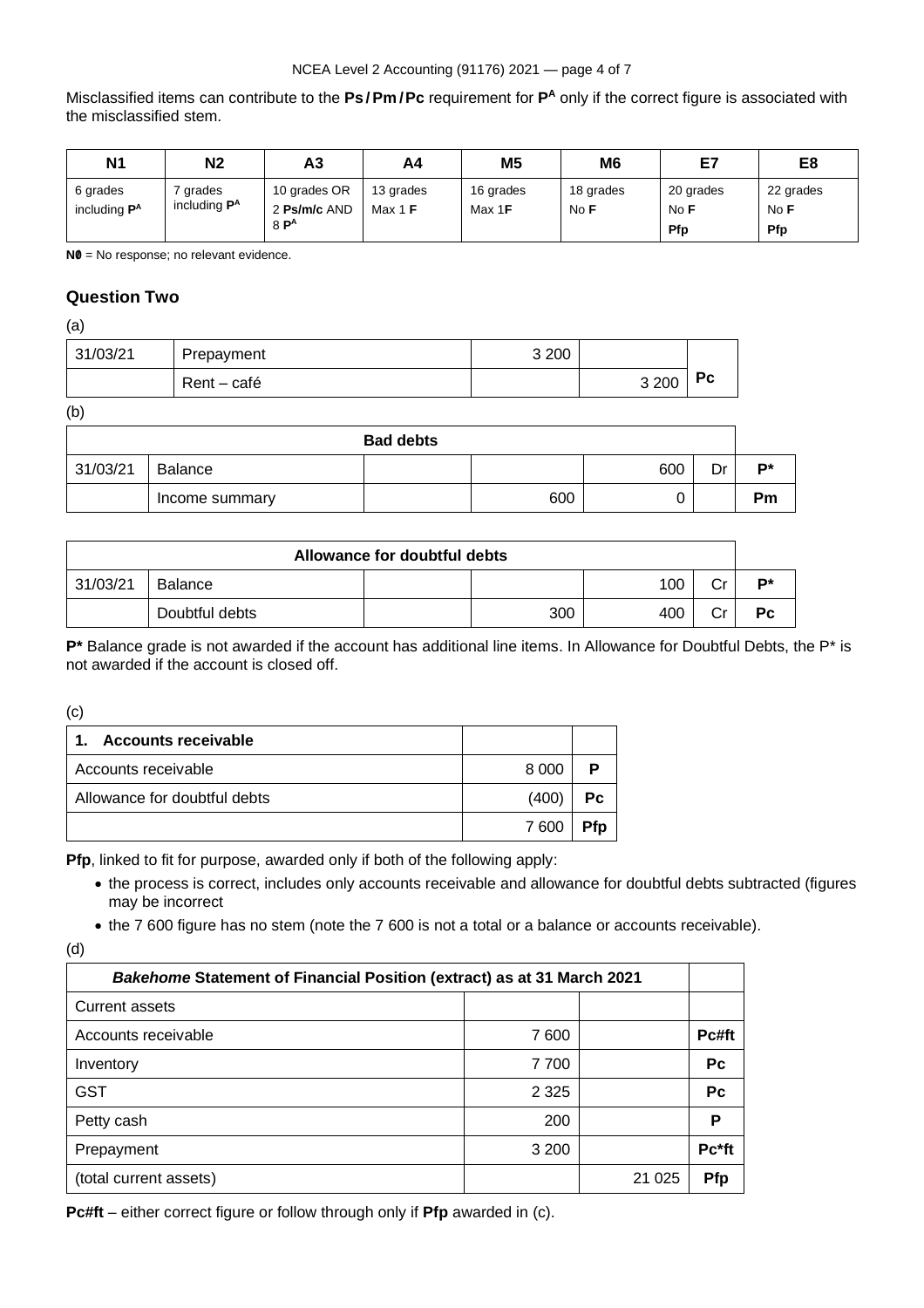**Pc\*ft** – either correct figure or follow-through figure from (a) only if (a) has correct debit and credit stems with incorrect figure.

**Pfp** – linked to fit for purpose, awarded only if all five current assets are included, figures may be incorrect, and no additional items.

(e)

| Working                                    |         |
|--------------------------------------------|---------|
| Accounts receivable at the start/beginning | 8.000   |
| Add invoices/credit sales/sales            | 4 800   |
| Less discount allowed                      | (100)   |
| Less credit note/event cancellation        | (1 200) |
| Less bad debt/account written off          | (700)   |
| Less accounts receivable at end            | (6500)  |
| Cash received                              | 4 300   |

Three grades (all **Ps**)

- Correct figure \$4 300 (working is not considered).
- Incorrect figure ONLY consider working if it is clearly labelled (abbreviations acceptable) working may be shown via a general ledger account in either 3-column or T form.
- Two grades for 5 items with identifiable label, correct figure, correct treatment.
- One grade for 3 items with identifiable label, correct figure, correct treatment. If opening and closing balances have been reversed, the maximum grade is one **Ps**, as the maximum correct is then 4 items.

17 grades (4 only p)

| N <sub>1</sub>                             | N <sub>2</sub>                              | Α3                     | A4                     | M <sub>5</sub>              | M <sub>6</sub>    | E7                         | E8                          |
|--------------------------------------------|---------------------------------------------|------------------------|------------------------|-----------------------------|-------------------|----------------------------|-----------------------------|
| 5 grades<br>including <b>P<sup>A</sup></b> | 6 grades<br>including <b>P</b> <sup>A</sup> | 8 grades<br>ОR         | 10 grades<br>Max 1 $F$ | 12 grades<br>Max 1 <b>F</b> | 13 grades<br>No F | 15 grades<br>No F          | 16 grades<br>No F           |
|                                            |                                             | 2 Ps/m/c AND<br>$6P^A$ |                        |                             |                   | $FP - Pfp$<br>awarded once | $FP - Pfp$<br>awarded twice |

**N0** = No response; no relevant evidence.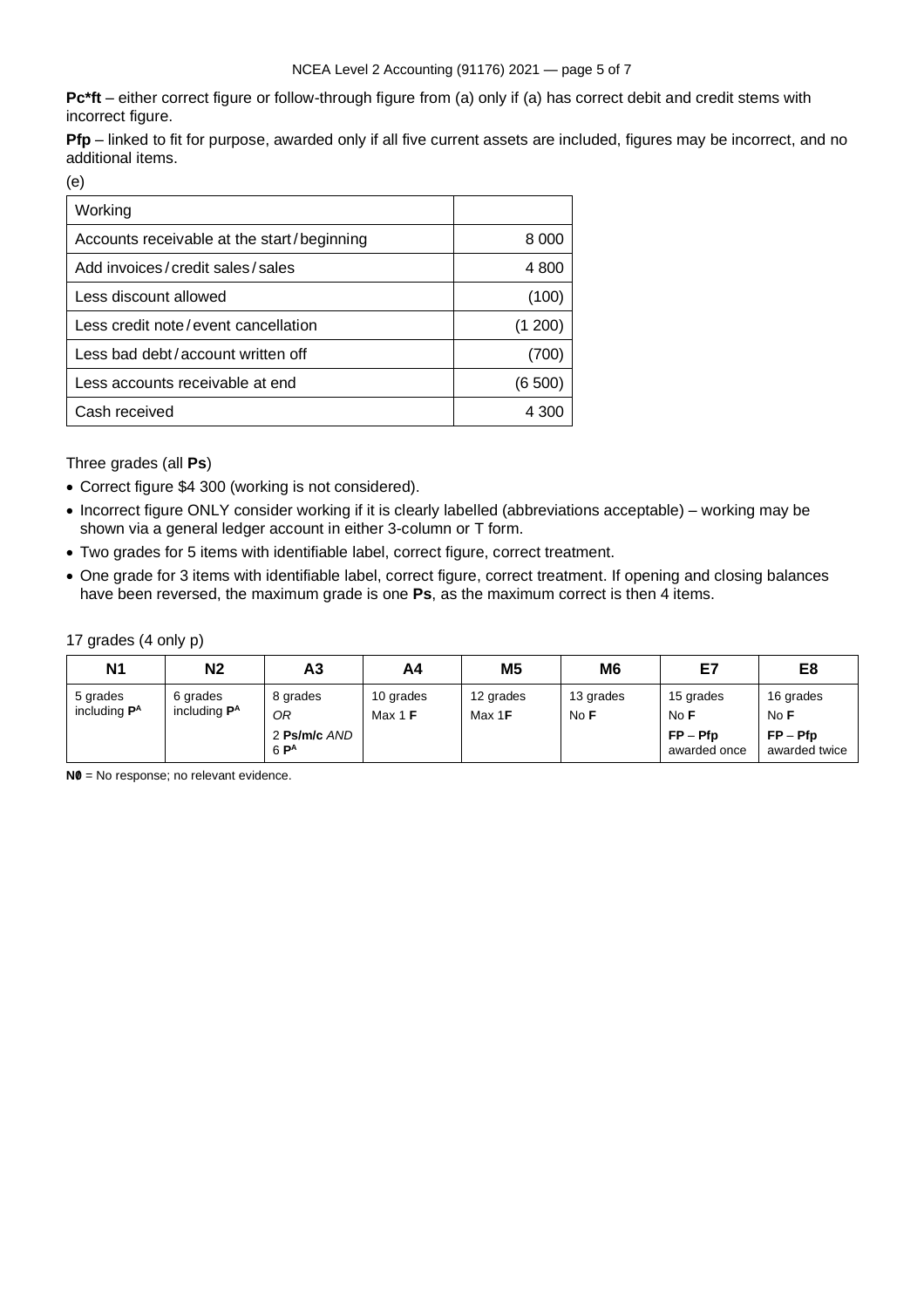# **Question Three**

(a)

| 31/03/21 | Catering equipment                                           | 7 0 0 0 |         |    |  |
|----------|--------------------------------------------------------------|---------|---------|----|--|
|          | <b>GST</b>                                                   | 1 050   |         | Pс |  |
|          | Accounts payable                                             |         | 8 0 5 0 |    |  |
|          | To record invoice on hand for purchase of catering equipment |         |         |    |  |
| 31/03/21 | Interest expense                                             | 300     |         | Рc |  |
|          | Accrued expense                                              |         | 300     |    |  |
|          | To record one month's interest owing on the loan             |         |         |    |  |

(b)

|                                  | Catering<br>equipment |            |
|----------------------------------|-----------------------|------------|
| For the year ended 31 March 2021 |                       |            |
| (Opening) carrying amount        | 48 800                | P          |
| (Less) depreciation              | (10 500)              | Ps         |
| (Less) disposal                  | (800)                 | Pm         |
| (Plus) addition                  | 7 000                 | Pm         |
| (Closing) carrying amount        | 44 500                |            |
| As at 31 March 2021              |                       |            |
| Cost#                            | 83 000                | Рc         |
| (Less) accumulated depreciation  | (38 500)              | Ps         |
| (Closing) carrying amount        | 44 500                | <b>Pfp</b> |

**Pfp\*** Fit for purpose grade awarded only for two equal carrying amounts both correctly labelled – minimum is 'carrying amount'.

## **Notes**

- # Cost is the only stem every other stem is wrong.
- Balance is not a correct stem for the carrying amounts.
- Items between the two carrying amounts under for the year ended can be in any order, provided the treatment is clearly correct.
- Additions stem can be purchase equipment, disposal stem can be sold equipment/ cake mixer, but these stems cannot be add, subtract, purchases, sales by themselves.